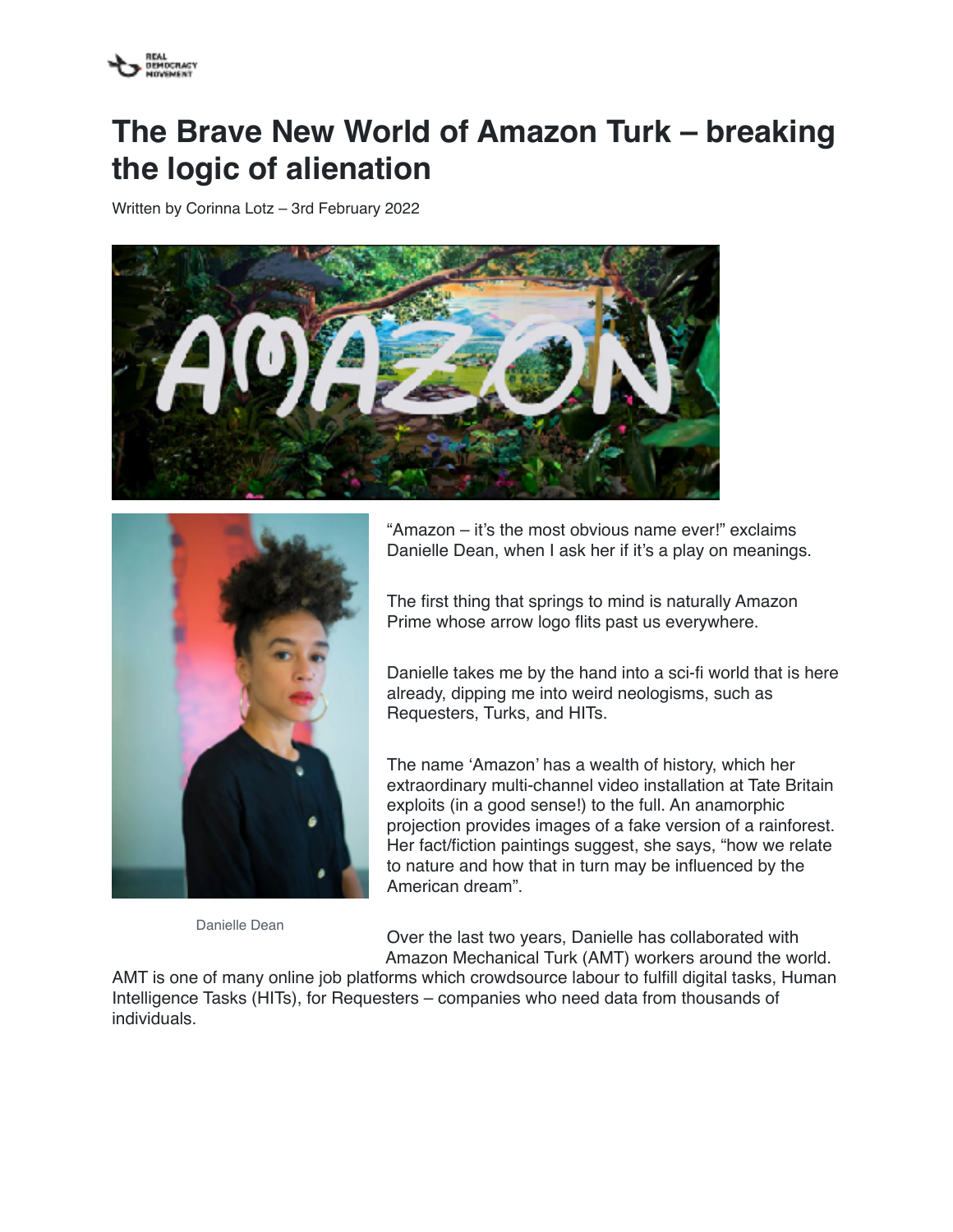

During the Covid pandemic she sent video camera kits to AMT workers and distancetrained them to create good footage, filming themselves in their homes where they carry out their jobs in the gig economy. "These workers are my main characters," she says.

AMT is a form of digital Taylorism driven by global capitalism's need to extract massive quantities of data. Despite perceptions to the contrary, at the very heart of this process, which reaps tech giants such vast profits, are individual human beings (living labour to use Marx's term). And it involves super exploitation whereby workers may end up earning even less than \$1 per hour, depending on how long it takes to carry out a task.

*(Amazon's web-based Mechanical Turk app was launched in 2005 so that humans could carry out tasks that computers had difficulty with. The original Mechanical Turk was a fake chess-playing robot.)* 

Placing AMT workers, also known as 'Turks', in a fictional 'Fordlandian' landscape, Danielle draws a comparison with Henry Ford's failed Taylorist 1930s experiment in Brazil's Amazon region.

She projects today's process of "extraction" as a data-driven version of colonial capitalism in upper Amazonia in the early years of the last century, seeing it as a contemporary form of "primitive accumulation".

"Now," she says, "it's the extraction of human data, pure information, which is what AMT does. Each HIT collects data from between 1,000 and 10,000 people. It includes information about human thoughts, desires and emotional states such as depression.

Is this the ultimate penetration of capital into our inner selves, the ultimate form of alienation? Isn't Big Tech exploiting technologies developed by the digital commons purely to extract vast profit from labour?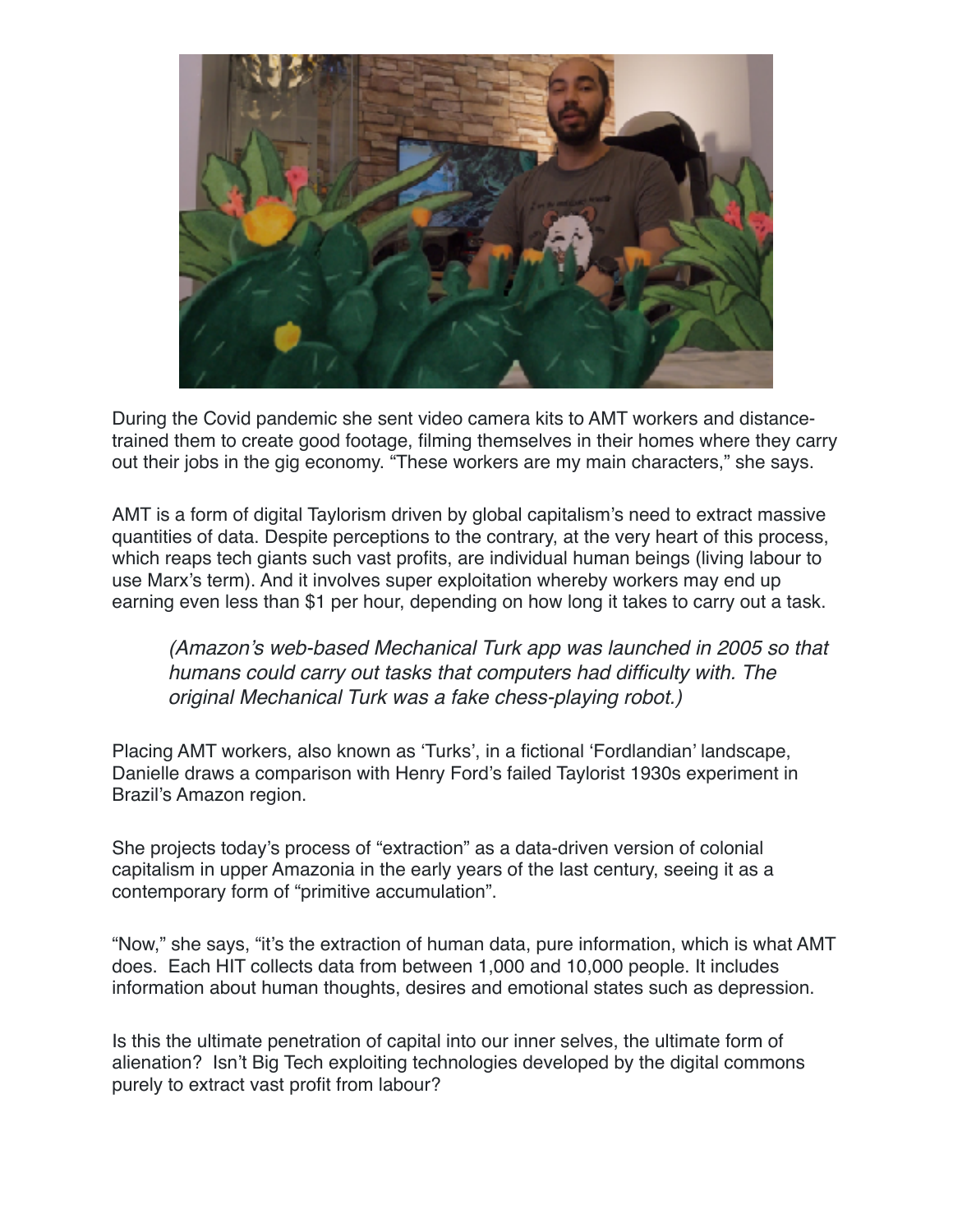"AI always had human labour behind it," Danielle responds. "While AMT doesn't have anyone overseeing it, there is no socialist avenue to it in any way. Requesters put their work on the platform which is accessed by individuals who want work and carry out the HIT, the Human Intelligence Task. There is no one to complain to. The Requester has much more power than the worker. There is no union for sure. If you lose a day's work there is not even a person on a phone.

"Amazon doesn't care for the wellbeing of the work force, who don't have access to the work they are doing in the first place. They want people to be like robots. It's the division of labour that Marx was critical of, even though people don't work on an assembly line.

"It's super important to listen to the people who are doing the work. They are spread across the whole world, but they communicate amongst themselves." There is even [Turkopticon](https://turkopticon.net/), an activist hack that empowers workers, theorised by Danielle's colleague, [Lilly Irani](https://en.wikipedia.org/wiki/Lilly_Irani).

"It's not about the work or technology as such. Some workers, like the amazing Amy, who features in one of the videos, have no criticism of AMT.



"Working at home really suits her. But it's the way it is used to make huge profits for a few people and the way that workers are treated. AMT is a Ford assembly line on steroids around the world," Danielle concludes.

"We need to break the logic of alienation by working together and listening to the real people in real situations."

*[Art Now: Danielle Dean](https://www.tate.org.uk/whats-on/tate-britain/exhibition/art-now-danielle-dean)*, curated by Nathan Ladd, is at Tate Britain 5 February – 8 May